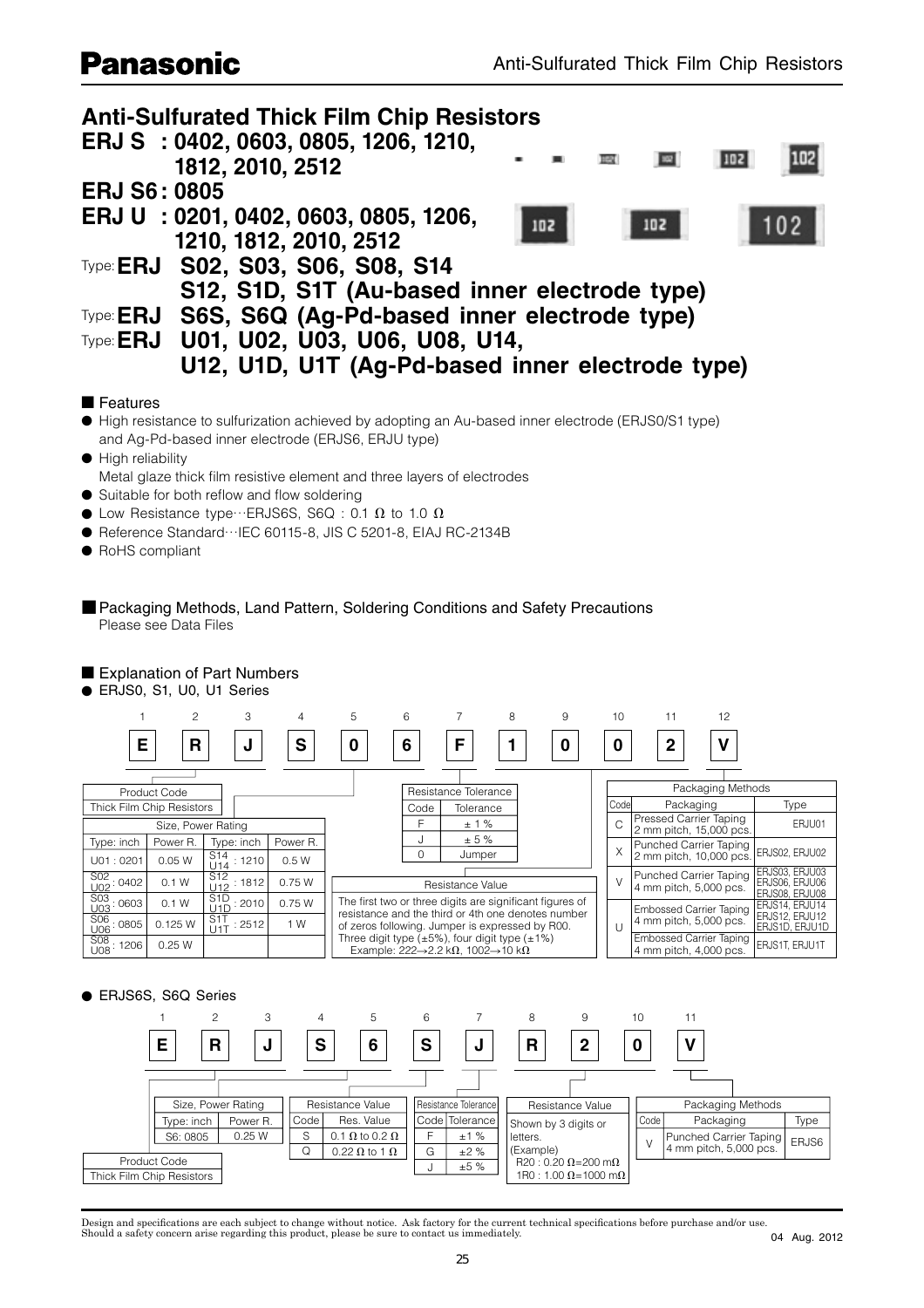# **Panasonic**



# ■ Ratings

## ■ Construction ■ Dimensions in mm (not to scale)



| Type                                      |                        | Mass (Weight)          |                  |                  |                  |                         |
|-------------------------------------------|------------------------|------------------------|------------------|------------------|------------------|-------------------------|
| (inch size)                               |                        | W                      | a                | b                | t                | $[g/1000 \text{ pcs.}]$ |
| ERJU01 (0201)                             | $0.60^{+0.03}$         | $0.30^{+0.03}$         | $0.10^{+0.05}$   | $0.15^{\pm0.05}$ | $0.23^{\pm0.03}$ | 0.15                    |
| ERJS02 (0402)<br>ERJU02 <sup>(0402)</sup> | $1.00^{+0.05}$         | $0.50^{+0.05}$         | $0.20^{+0.10}$   | $0.25^{\pm0.10}$ | $0.35^{+0.05}$   | 0.8                     |
| ERJS03 (0603)<br>ERJU03 <sup>(0603)</sup> | $1.60^{+0.15}$         | $0.80^{+0.15}_{-0.05}$ | $0.30^{+0.20}$   | $0.30^{+0.15}$   | $0.45^{\pm0.10}$ | 2                       |
| ERJS06 (0805)<br>ERJU06 <sup>(0805)</sup> | $2.00^{+0.20}$         | $1.25^{\pm0.10}$       | $0.40^{+0.20}$   | $0.40^{+0.20}$   | $0.60^{+0.10}$   | 4                       |
| ERJS6□ (0805)                             | $2.00^{+0.20}$         | $1.25^{\pm0.10}$       | $0.45^{\pm0.20}$ | $0.45^{\pm0.20}$ | $0.55^{\pm0.10}$ | 6                       |
| ERJS08 (1206)<br>ERJU08 <sup>(1206)</sup> | $3.20_{-0.20}^{+0.05}$ | $1.60_{-0.15}^{+0.05}$ | $0.50^{+0.20}$   | $0.50^{+0.20}$   | $0.60^{+0.10}$   | 10                      |
| ERJS14 (1210)<br>ERJU14 <sup>(1210)</sup> | $3.20^{+0.20}$         | $2.50^{+0.20}$         | $0.50^{+0.20}$   | $0.50^{+0.20}$   | $0.60^{+0.10}$   | 16                      |
| ERJS12 (1812)<br>ERJU12 <sup>(1812)</sup> | $4.50^{+0.20}$         | $3.20^{+0.20}$         | $0.50^{+0.20}$   | $0.50^{+0.20}$   | $0.60^{+0.10}$   | 27                      |
| ERJS1D (2010)<br>ERJU1D <sup>(2010)</sup> | $5.00^{+0.20}$         | $2.50^{+0.20}$         | $0.60^{+0.20}$   | $0.60^{+0.20}$   | $0.60^{+0.10}$   | 27                      |
| ERJS1T (2512)<br>ERJU1T <sup>(2512)</sup> | $6.40^{+0.20}$         | $3.20^{+0.20}$         | $0.65^{\pm0.20}$ | $0.60^{+0.20}$   | $0.60^{+0.10}$   | 45                      |

| <b>Type</b><br>(inch size) | PowerRating<br>at 70 $\degree$ C<br>(W) | Limiting<br>Element<br>Voltage <sup>(1)</sup><br>(V) | Maximum<br>Overload<br>Voltage <sup>(2)</sup><br>(V) | Resistance<br>Tolerance<br>(%) | Resistance<br>Range<br>$(\Omega)$           | T.C.R.<br>$(x10^{-6}/^{\circ}C)$       | Category<br>Temperature<br>Range<br>$(^{\circ}C)$ |
|----------------------------|-----------------------------------------|------------------------------------------------------|------------------------------------------------------|--------------------------------|---------------------------------------------|----------------------------------------|---------------------------------------------------|
| ERJU01<br>(0201)           | 0.05                                    | 25                                                   | 50                                                   | ±1<br>±5                       | 10 to 1 M (E24, E96)<br>1 to 1 $M$<br>(E24) |                                        | $-55$ to $+125$                                   |
| ERJS02                     |                                         |                                                      |                                                      | ±1                             | 10 to 1 M (E24, E96)                        |                                        |                                                   |
| ERJU02<br>(0402)           | 0.1                                     | 50                                                   | 100                                                  | ±5                             | 1 to 3.3 M (E24)                            | $<10 \Omega$                           | $-55$ to $+155$                                   |
| ERJS03                     |                                         |                                                      | ±1                                                   | 10 to 1 M (E24, E96)           | $-100$ to $+600$                            |                                        |                                                   |
| ERJU03<br>(0603)           | 0.1                                     | 75                                                   | 150                                                  | ±5                             | 1 to 10 M (E24)                             |                                        | $-55$ to $+155$                                   |
| ERJS06                     |                                         |                                                      |                                                      | ±1                             | 10 to 1 M (E24, E96)                        |                                        |                                                   |
| ERJU06<br>0.125<br>(0805)  | 150                                     | 200                                                  | ±5                                                   | 1 to 10 M (E24)                | 10 $\Omega$ to 1 M $\Omega$ :               | $-55$ to $+155$                        |                                                   |
| ERJS08                     |                                         |                                                      | 400                                                  | ±1                             | 10 to 1 M (E24, E96)                        | ±200(±5%)<br>$±100(±1%)*$              | $-55$ to $+155$                                   |
| ERJU08<br>(1206)           | 0.25                                    | 200                                                  |                                                      | ±5                             | 1 to 10 M (E24)                             |                                        |                                                   |
| ERJS14                     |                                         |                                                      |                                                      | ±1                             | 10 to 1 M (E24, E96)                        | *ERJU01.<br>ERJS02.<br>ERJU02:<br>±200 | $-55$ to $+155$                                   |
| ERJU14<br>(1210)           | 0.5                                     | 200                                                  | 400                                                  | ±5                             | 1 to 10 M (E24)                             |                                        |                                                   |
| ERJS12                     |                                         | 500                                                  | ±1                                                   | 10 to 1 M (E24, E96)           | 1 M $\Omega$ <:                             | $-55$ to $+155$                        |                                                   |
| (1812)                     | 0.75<br>200<br>ERJU12                   |                                                      | ±5                                                   | 1 to 10 M (E24)                |                                             |                                        |                                                   |
| ERJS1D                     |                                         |                                                      |                                                      | ±1                             | 10 to 1 M (E24, E96)                        | $-400$ to $+150$                       |                                                   |
| 0.75<br>ERJU1D<br>(2010)   | 200                                     | 500                                                  | ±5                                                   | 1 to 10 M (E24)                |                                             | $-55$ to $+155$                        |                                                   |
| ERJS1T                     |                                         |                                                      |                                                      | ±1                             | 10 to 1 M (E24, E96)                        |                                        |                                                   |
| ERJU1T<br>(2512)           | 1.0                                     | 200                                                  | 500                                                  | ±5                             | 1 to 10 M (E24)                             |                                        | $-55$ to $+155$                                   |

(1) Rated Continuous Working Voltage (RCWV) shall be determined from RCWV=√Power Rating × Resistance Values, or Limiting Element Voltage listed above, whichever less.

(2) Overload (Short-time Overload) Test Voltage (SOTV) shall be determined from SOTV=2.5 × Power Rating or max. Overload Voltage listed above whichever less.

<Low Resistance type>

| Type<br>(inch size)  | PowerRating<br>at 70 $^{\circ}$ C<br>(W) | Resistance<br>Tolerance<br>(%) | Resistance<br>Range<br>$(\Omega)$ | T.C.R.<br>(×10 <sup>-6</sup> /°C ) | Category<br>Temperature<br>Range<br>(°C) |
|----------------------|------------------------------------------|--------------------------------|-----------------------------------|------------------------------------|------------------------------------------|
| <b>ERJS6S (0805)</b> | 0.25                                     | ±1, ±2, ±5                     | $0.1$ to $0.2$ (E24)              | ±150                               | $-55$ to $+155$                          |
| ERJS6Q (0805)        |                                          |                                | 0.22 to 1 (E24)                   |                                    |                                          |

Design and specifications are each subject to change without notice. Ask factory for the current technical specifications before purchase and/or use.<br>Should a safety concern arise regarding this product, please be sure to